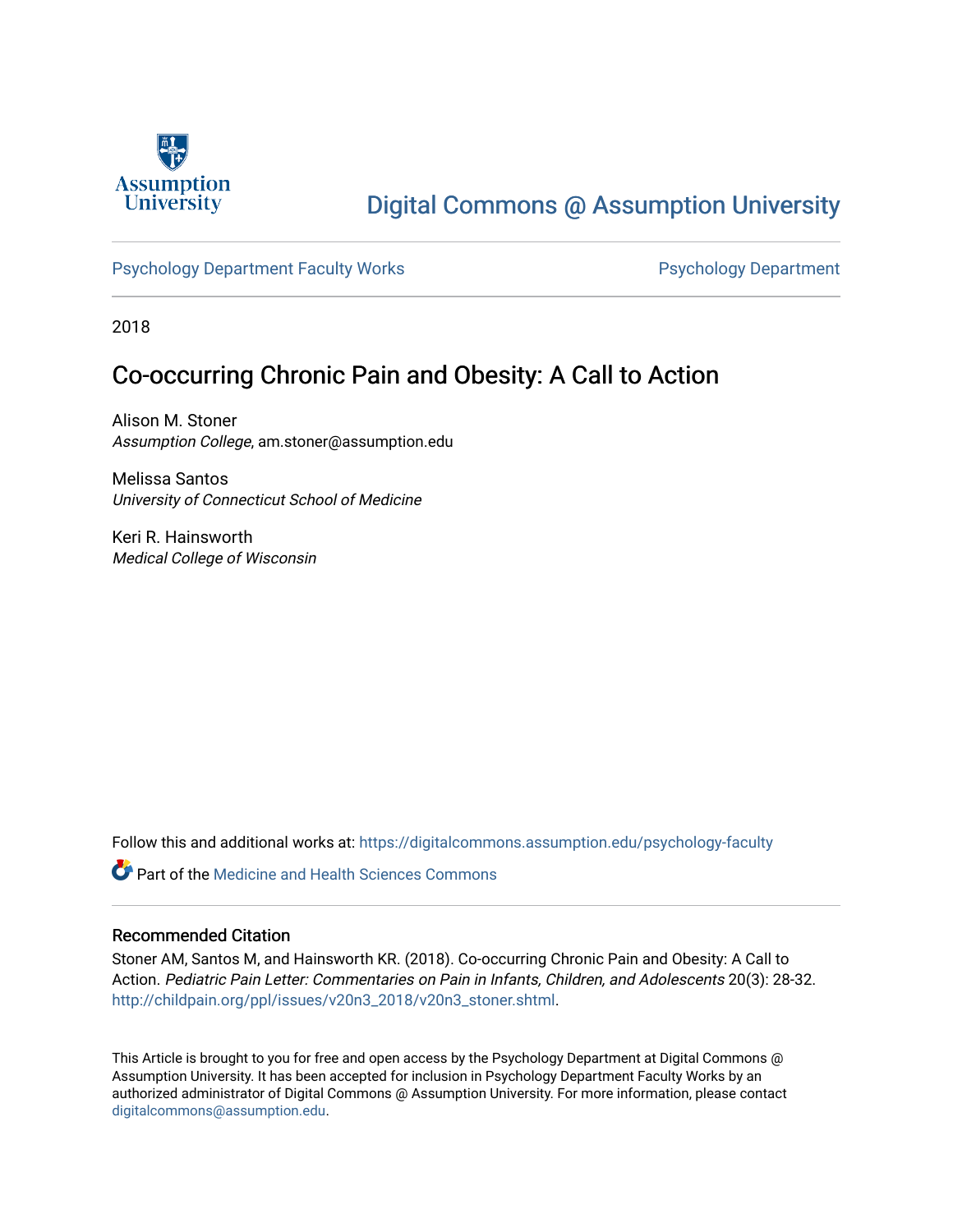

# Pediatric Pain Letter

Commentaries on pain in infants, children, and adolescents

#### **October 2018 Vol. 20 No. 3 www.childpain.org/ppl**

Editor: Deirdre E. Logan, PhD, deirdre.logan@childrens.harvard.edu

© 2018. Special Interest Group on Pain in Childhood, International Association for the Study of Pain<sup>®</sup>

# *Commentary* **Co-occurring chronic pain and obesity: A call to action**

Alison M. Stoner, Melissa Santos, and Keri R. Hainsworth

Recent research has found that it takes almost 4 years longer for youth with co-occurring obesity and pain to be referred to a multidisciplinary pain clinic, compared to youth with healthy weight (Santos et al., 2017), forcing youth with these comorbid conditions to live with untreated pain significantly longer than their healthy weight peers. Furthermore, when these youth are eventually connected with pain services, current multidisciplinary treatment approaches are less effective for them than for youth with healthy weight (Stoner et al., 2017). Despite the fact that research has documented the relationship between pediatric chronic pain and obesity, as well as the ways in which obesity exacerbates the impact of chronic pain on the lives of youth, more research is needed. Additionally, the clinical implications of this co-occurrence remain understudied, especially in pediatrics. This commentary is a call to action for pediatric pain providers and researchers to prioritize this population through the identification of mechanisms underlying this co-occurrence and the development of treatment options to address the unique needs of these youth. This article briefly reviews the literature, and outlines ways that pediatric pain experts can make a difference in the lives of this vulnerable population.

Improving our understanding of the cooccurrence of pediatric chronic pain and obesity is increasingly important, as the prevalence of both conditions is on the rise. Rates of pediatric chronic pain range from 11% to 38%, with headache being the most frequently reported single pain location (King et al., 2011). This is a significant increase in pediatric chronic pain prevalence compared to past

decades (Sillanpää & Anttila, 1996; Bandell-Hoekstra et al., 2001). It is well known that chronic pain significantly impairs health-related quality of life (HRQoL; Gold et al., 2009) and is associated with high rates of functional disability (Hainsworth et al., 2007). Similarly, rates of pediatric obesity have tripled since the 1970s (Fryar et al., 2014) and nearly 1 in 5 youth in the United States is obese (Hales et al., 2017). Given the negative impact of obesity on numerous body systems, HRQoL, and mental health outcomes, obesity has been identified as a new childhood disability (Tsiros et al., 2011).

Also concerning is the economic burden associated with treatment of these chronic health conditions. Studies estimate the annual cost of treating pediatric obesity to be \$14 billion (Marder & Chang, 2006 and pediatric chronic pain to be \$19.5 billion (Groenewald et al., 2014) in direct medical expenses. Both the increasing prevalence rates and the medical costs associated with treatment of these chronic health conditions highlight the need for improved awareness and understanding of these co-occurring conditions.

For several reasons, it is critically important that pediatric pain experts begin to identify ways to better treat and manage pain in youth with comorbid chronic pain and obesity.

1) Pediatric pain clinics already see a significant number of patients with obesity (estimates range from 24-29%; Wilson et al., 2010; Hainsworth et al., 2016; Santos et al., 2017; Stoner et al., 2017), and that number is likely to rise with the increased prevalence of both conditions.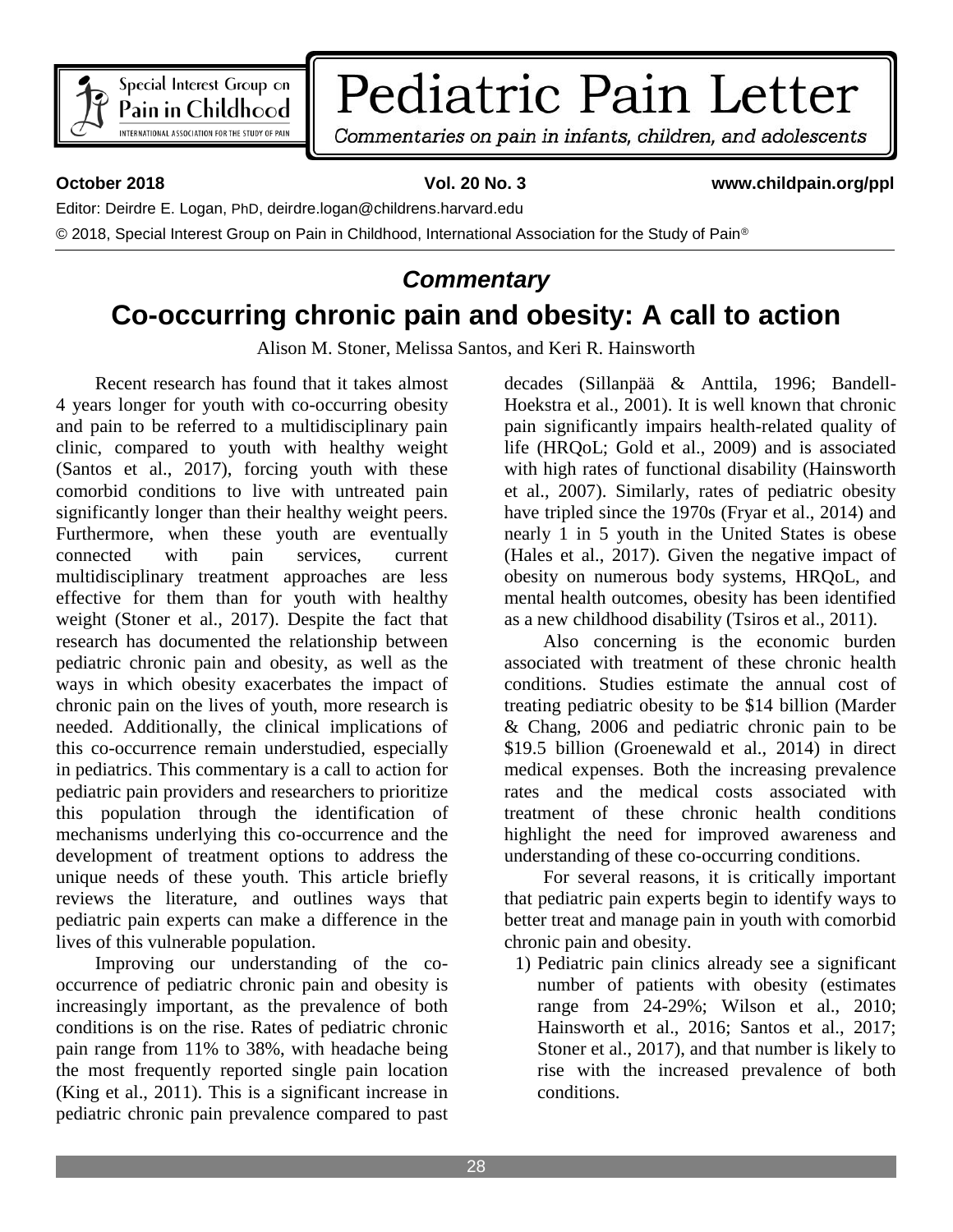- 2) Improved functioning via a functional rehabilitation approach is a primary goal of pediatric chronic pain treatment (Lynch-Jordan et al., 2014), yet research has shown that obesity impedes improvement in functioning for youth with chronic pain (Stoner et al., 2017). In fact, obesity renders multidisciplinary treatment for pain management less effective in youth with chronic pain, effectively perpetuating a cycle of disability (Stoner et al., 2017).
- 3) For females with increased body mass index (BMI), parents report greater pain catastrophizing and functional disability (Santos et al., 2017).
- 4) As indicated, it takes almost 4 years longer for youth with obesity to be referred to a multidisciplinary pain center, than it does for youth with healthy weight (Santos et al., 2017).
- 5) These findings likely have implications for adherence to pain treatment plans, especially recommendations for increased physical activity, as these factors are probable contributors to physical inactivity, deconditioning, and reduced confidence in physical functioning (Santos et al., 2017). Indeed, BMI percentile has been found to contribute to mean and peak activity level such that adolescents with chronic pain and greater BMI percentile demonstrate lower physical activity overall (Wilson & Palermo, 2012) and increased activity limitations (Hainsworth et al., 2009; Wilson et al., 2010).

#### **Future research directions**

One of the ways that pediatric pain experts can make a difference is by identifying mechanisms underlying the co-occurrence of chronic pain and obesity, which is essential to creating appropriate, effective, and individualized treatment plans for this population. Central sensitization, systemic inflammation, mechanical overload, and autonomic dysfunction may be responsible for the increased prevalence and severity of chronic pain found in individuals with obesity (Paley & Johnson, 2016). For example, dysfunctional adipose tissue (i.e. body fat) found in youth with obesity can secrete pro-

inflammatory biomarkers that may result in chronic inflammation and sensitization of nociceptors, resulting in chronic pain (Paley & Johnson, 2016). In addition, the resulting biomechanical changes on the body from obesity over time likely place youth at increased risk for pain through the added burden of weight on the musculoskeletal system (Wearing et al., 2006). Moreover, psychosocial and lifestyle factors have been identified as other contributors to the relationship between pain and weight (Okifuji  $\&$ Hare, 2015). When one has both conditions, a complex interplay between mood, eating, and chronic pain perpetuates a cycle of psychological and physical disability (Janke & Kozak, 2012). For example, comfort eating to cope with symptoms of depression may increase weight, placing additional pressure on joints and overall body mechanics, resulting in musculoskeletal pain.

Assessment is another important area for future research, especially given expert recommendations advocating for the use of individualized treatment goals with this population that consider age, weight status, and presence of comorbidities (Daniels et al., 2005; Speiser et al, 2005). Assessment for motivation and readiness for change in the youth and family, confidence in ability to make changes, underlying mood symptoms, social stressors (e.g. teasing/bullying), access to resources (e.g. healthy food choices, exercise equipment), existing parental/familial support, sleep hygiene, and current coping skills (e.g. comfort eating) would assist in identifying suitable treatment goals. Additionally, biomechanical assessment would support measurement of treatment outcomes and has been found to be successful in demonstrating outcomes a pilot study of youth with juvenile fibromyalgia (Tran et al., 2016).

### **Clinical implications**

Pediatric pain experts can also begin to develop interventions sensitive to the needs of this population. For example, interventions that promote exercise have been shown to lead to both a reduction in weight and improvements in systemic inflammation in adults (Paley & Johnson, 2016). Additionally, exercise-based interventions have been found to be successful in improving pain and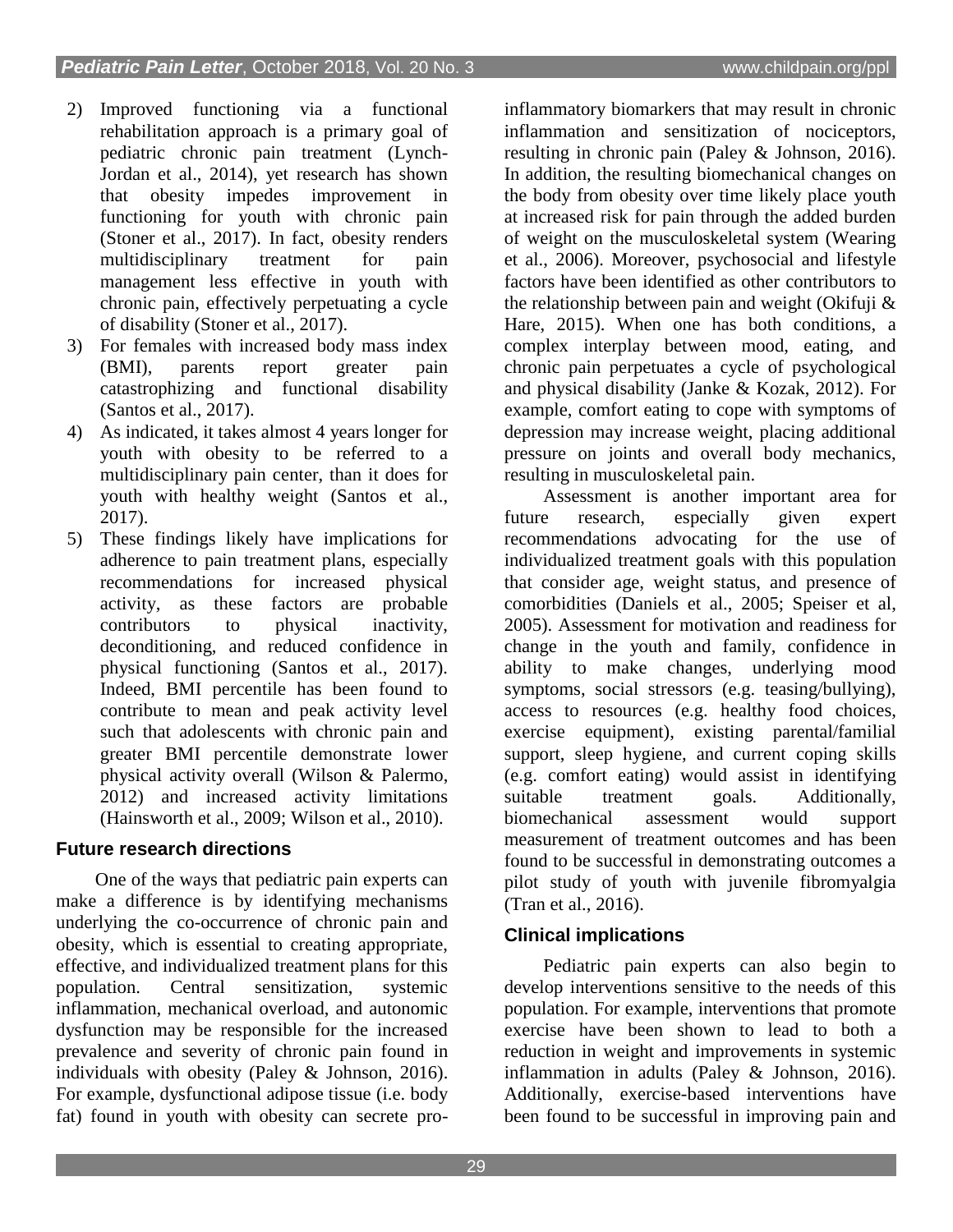physical functioning (e.g. Logan et al., 2012; Kashikar-Zuck et al., 2016; Tran et al., 2017; Kashikar-Zuck et al., 2018) in youth with various chronic pain conditions, including neuropathic pain and juvenile fibromyalgia, pointing to the overlap in treatment recommendations for pediatric obesity and chronic pain. These results, paired with the known benefits of exercise on mental health, quality of life, and pain perception (Koltyn, 2000), support the recommendation for inclusion of exercise as part of the treatment plan for youth with comorbid chronic pain and obesity. Adult studies have shown that weight loss can improve pain outcomes, via a reduced load on weight-bearing joints (Messier et al., 2013), improved joint alignment (Felson et al., 1992), and enhanced posture (Janke et al., 2007). A pilot study has shown that Hatha yoga is a promising intervention for youth with both conditions, and may be a way to engage in physical activity without exacerbating existing pain concerns (Hainsworth et al., 2014). Although there is significant evidence to support the inclusion of exercise in pain treatment programs, adherence to exercise plans is notoriously low. Another factor to monitor is the potentially increased pain experienced following the re-initiation of physical activity, which may lead to fear of movement and avoidance of future physical activity above and beyond that found in youth with chronic pain alone (Rabbitts et al., 2014; Sil et al., 2015). Accordingly, future research is needed to create appropriate exercise guidelines for this population (Paley & Johnson, 2016). Furthermore, while wellestablished evidence-based interventions for treating obesity in youth exist, including familybased behavioral treatment (FBT) and parent-only behavioral treatment for children (Altman & Wilfley, 2015), they have not been evaluated in the pediatric chronic pain and future research should evaluate the effectiveness of these interventions, including components such as behavioral goal setting for both youth and parents and parental modeling, with this comorbid population. Finally, the combination of diet- and exercise-based interventions has been found to be most effective in improving pain and weight-related outcomes in adults with co-occurring chronic pain and obesity (Janke et al., 2007), pointing to the need for the

inclusion of professionals with expertise in exercise and nutrition as a part of a multidisciplinary pain treatment team.

Medical providers and psychologists trained in pediatric pain are poised to make a difference in the lives of youth suffering from comorbid chronic pain and obesity. It may be that there is increased buy-in and reduced stigma for pain treatment compared to weight-based interventions, making pediatric pain clinics a potential first touch point for this population. However, addressing obesity in the context of chronic pain must be done with sensitivity. Although the majority of parents of youth with chronic pain and obesity are more concerned about their child's weight than those with a healthy weight, they may be unaware of the relationship between obesity and chronic pain and many parents fail to see how discussions of weight, nutrition, and physical activity are relevant to pain treatment (Hainsworth et al., 2016). Accordingly, pediatric pain providers and psychologists would benefit from training in the recognition of excess weight and in ways to discuss the relationship between pain and weight in a non-judgmental and collaborative way in the context of an appointment for pain. Overall, these findings highlight the need for increased psychoeducation for patients and families regarding the relationship between chronic pain and obesity, especially the ways in which weight status can at best stall and at worst prohibit effective pain treatment.

Alison M. Stoner, PhD

Department of Psychology, Assumption College, Worcester, MA, USA email: am.stoner@assumption.edu

Melissa Santos, PhD

Connecticut Children's Medical Center, Hartford, CT; Department of Pediatrics, University of Connecticut School of Medicine, Farmington, CT, USA

#### Keri R. Hainsworth, PhD

Department of, Anesthesiology, Medical College of Wisconsin, Milwaukee, WI; Jane B. Pettit Pain & Headache Center, Children's Hospital of Wisconsin, Milwaukee, WI, USA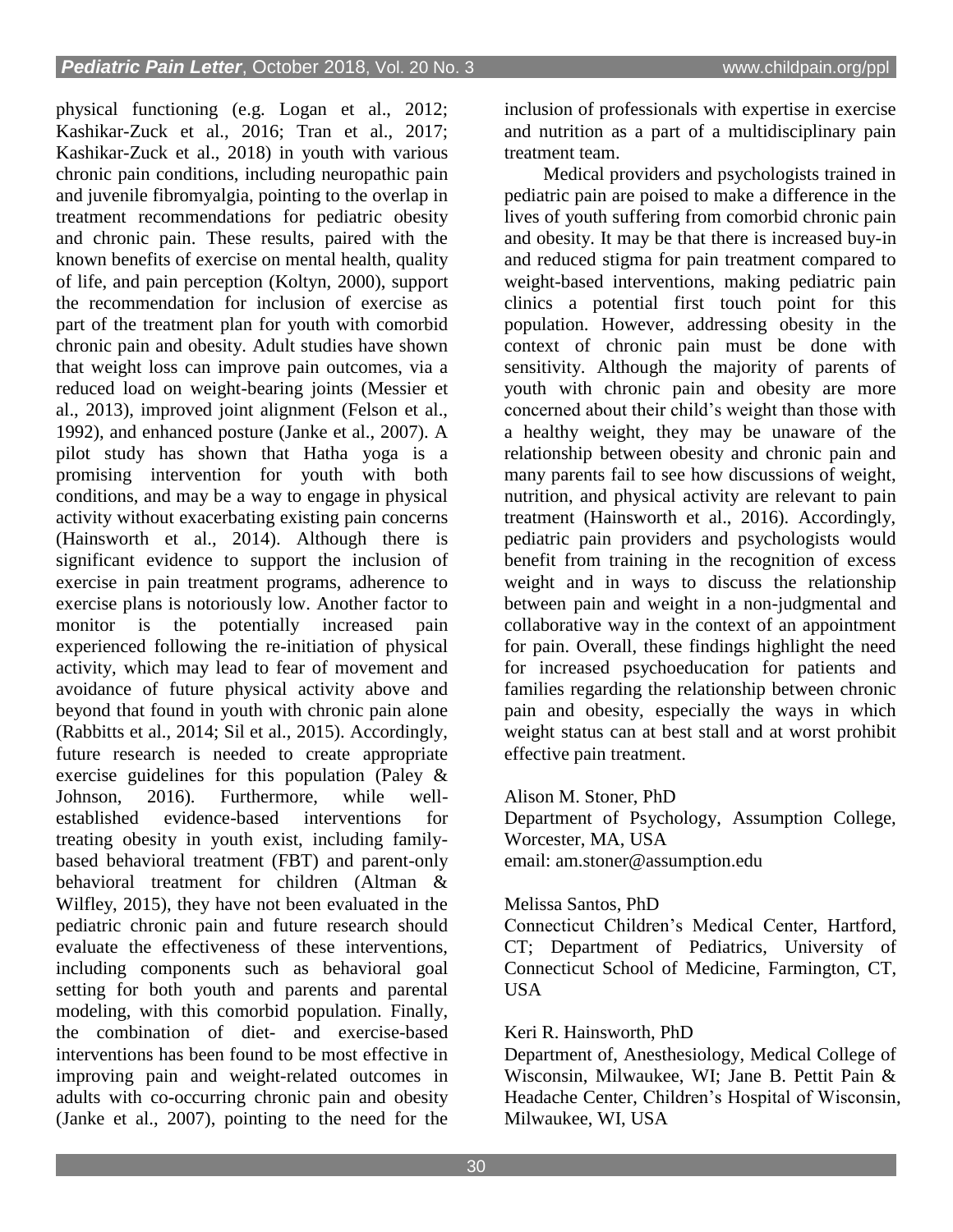#### **References**

Altman M, Wilfley DE. Evidence update on the treatment of overweight and obesity in children and adolescents. J Clin Child Adolesc Psychol 2015;44:521- 537. [www.pubmed.gov/25496471](http://www.pubmed.gov/25496471)

Bandell-Hoekstra IE, Abu-Saad HH, Passchier J, Frederiks CM, Feron FJ, Knipschild P. Prevalence and characteristics of headache in Dutch schoolchildren. Eur J Pain 2001;5:145-153. [www.pubmed.gov/11465980](http://www.pubmed.gov/11465980)

Daniels SR, Arnett DK, Eckel RH, Gidding SS, Hayman LL, Kumanyika S, et al. Overweight in children and adolescents: pathophysiology, consequences, prevention, and treatment. Circulation 2005;111:1999-2012. [www.pubmed.gov/15837955](http://www.pubmed.gov/15837955)

Felson DT, Zhang Y, Anthony JM, Naimark A, Anderson JJ. Weight loss reduces the risk for symptomatic knee osteoarthritis in women. the Framingham Study. Ann Intern Med 1992;116:535-539. [www.pubmed.gov/1543306](http://www.pubmed.gov/1543306)

Fryar CD, Carroll MD, Ogden CL. Prevalence of overweight and obesity among children and adolescents: United States, 1963-1965 through 2011-2012. Health E-Stats. National Center for Health Statistics, 2014. [https://www.cdc.gov/nchs/data/hestat/obesity\\_child\\_11\\_](https://www.cdc.gov/nchs/data/hestat/obesity_child_11_12/obesity_child_11_12.htm) [12/obesity\\_child\\_11\\_12.htm](https://www.cdc.gov/nchs/data/hestat/obesity_child_11_12/obesity_child_11_12.htm)

Gold JI, Mahrer NE, Yee J, Palermo TM. Pain, fatigue, and health-related quality of life in children and adolescents with chronic pain. Clin J Pain 2009;25:407- 412. [www.pubmed.gov/19454874](http://www.pubmed.gov/19454874)

Groenewald CB, Essner BS, Wright D, Fesinmeyer MD, Palermo TM. The economic costs of chronic pain among a cohort of treatment-seeking adolescents in the United States. J Pain 2014;15:925-933. [www.pubmed.gov/24953887](http://www.pubmed.gov/24953887)

Hainsworth KR, Davies WH, Khan KA, Weisman SJ. Development and preliminary validation of the Child Activity Limitations Questionnaire: flexible and efficient assessment of pain-related functional disability. J Pain 2007;8:746-752. [www.pubmed.gov/17631055](http://www.pubmed.gov/17631055)

Hainsworth KR, Davies WH, Khan KA, Weisman SJ. Co-occurring chronic pain and obesity in children and adolescents: the impact on health-related quality of life. Clin J Pain 2009;25:715-721. [www.pubmed.gov/19920723](http://www.pubmed.gov/19920723)

Hainsworth KR, Jastrowski Mano KE, Stoner AM, Anderson Khan K, Ladwig RJ, Davies WH, et al. "What does weight have to do with it?" Parent perceptions of weight and pain in a pediatric chronic pain population. Children 2016;3:E29. [www.pubmed.gov/27854245](http://www.pubmed.gov/27854245)

Hainsworth KR, Salamon KS, Stolzman SC, Simpson PM, Esliger D, Mascarenhas B, et al. Hatha yoga for pediatric obesity: a pilot study. J Yoga Phys Ther 2014;4:172.

Hales CM, Carroll MD, Fryar CD, Ogden CL. Prevalence of obesity among adults and youth: United States, 2015-2016. NCHS Data Brief 2017;288:1-8. [www.pubmed.gov/29155689](http://www.pubmed.gov/29155689)

Janke EA, Collins A, Kozak AT. Overview of the relationship between pain and obesity: What do we know? Where do we go next? J Rehabil Res Dev 2007;44:245-262. [www.pubmed.gov/17551876](http://www.pubmed.gov/17551876)

Janke EA, Kozak AT. "The more pain I have, the more I want to eat": obesity in the context of chronic pain. Obesity 2012;20:2027-2034. [www.pubmed.gov/22334258](http://www.pubmed.gov/22334258)

Kashikar-Zuck S, Black WR, Pfeiffer M, Peugh J, Williams SE, Ting TV, et al. Pilot randomized trial of integrated cognitive-behavioral therapy and neuromuscular training for juvenile fibromyalgia: the FIT Teens program. J Pain 2018;19:1049-1062. [www.pubmed.gov/29678563](http://www.pubmed.gov/29678563)

Kashikar-Zuck S, Tran ST, Barnett K, Bromberg MH, Strotman D, Sil S, et al. A qualitative examination of a new combined cognitive-behavioral and neuromuscular training intervention for juvenile fibromyalgia. Clin J Pain 2016;32:70-81. [www.pubmed.gov/25724022](http://www.pubmed.gov/25724022)

King S, Chambers CT, Huguet A, MacNevin RC, McGrath PJ, Parker L, et al. The epidemiology of chronic pain in children and adolescents revisited: a systematic review. Pain 2011;152:2729-2738. [www.pubmed.gov/22078064](http://www.pubmed.gov/22078064)

Koltyn KF. Analgesia following exercise: a review. Sports Med 2000;29:85-98. [www.pubmed.gov/10701712](http://www.pubmed.gov/10701712)

Logan DE, Carpino EA, Chiang G, Condon M, Firn E, Gaughan VJ, et al. A day-hospital approach to treatment of pediatric complex regional pain syndrome: initial functional outcomes. Clin J Pain 2012;28:766-774. [www.pubmed.gov/22688602](http://www.pubmed.gov/22688602)